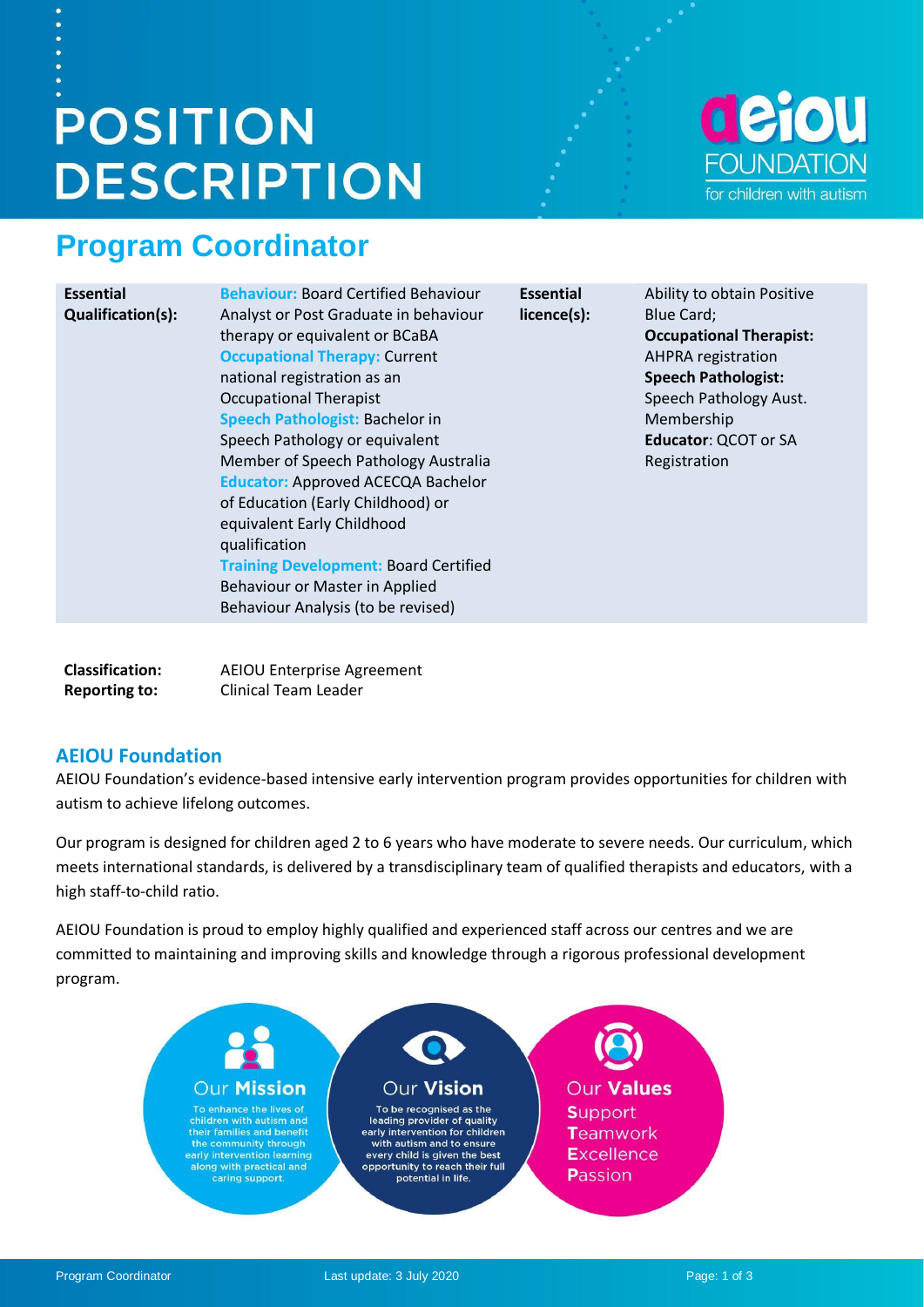# **Reporting Relationships**



### **Position Purpose**

The role of Program Coordinator (Senior) Occupational Therapist, Speech Pathologist, Behaviour Therapist, Behaviour Analyst and Educator is responsible for the supervision of transdisciplinary staff across all AEIOU services and will ensure the education and training of the staff, provision of advice and support to enable them to meet strategies and goals.

### **Responsibilities**

| Program and<br><b>Organisational Leadership</b> | $\bullet$<br>Act as a professional role model and a credible resource by demonstrating and<br>disseminating knowledge and advanced expertise in area of discipline.<br>Ensure high standards of care that promotes early intervention, accessible,<br>$\bullet$<br>responsive and evidence based best practice to provide the best outcome for<br>children.<br>Focus on continued improvements to program and curriculum, seeking internal and<br>$\bullet$<br>external information to ensure that best practice is achieved, including collaborations<br>with other professionals within the industry.<br>Active leadership in the discipline specific supervision, training and guidance to<br>$\bullet$<br>staff                                                                                                                                   |
|-------------------------------------------------|-------------------------------------------------------------------------------------------------------------------------------------------------------------------------------------------------------------------------------------------------------------------------------------------------------------------------------------------------------------------------------------------------------------------------------------------------------------------------------------------------------------------------------------------------------------------------------------------------------------------------------------------------------------------------------------------------------------------------------------------------------------------------------------------------------------------------------------------------------|
| Development                                     | Develop and maintain a framework of practice guidelines in your discipline in<br>$\bullet$<br>collaboration with other disciplines, program and centre managers and relevant<br>senior leaders<br>Lead, review and implementation of providing input into AEIOU curriculum and<br>$\bullet$<br>manual<br>Participate in the development of research opportunities where required and<br>$\bullet$<br>project work.<br>Educating, training, advising and supporting transdisciplinary teams to meet<br>$\bullet$<br>the program and children's goals                                                                                                                                                                                                                                                                                                   |
| <b>Consultation</b>                             | Assist the Centre Management Team with the interview and recruitment process<br>$\bullet$<br>for new therapists and senior educators<br>Assist the Centre Management Team in conducting orientation, performance<br>$\bullet$<br>reviews, development needs, performance improvement plans and<br>performance management processes, where required.<br>Consult with Centre Management Team to co-ordinate student placements and<br>$\bullet$<br>provide support to student placements within your discipline<br>Consult with Centre Management Team with program related client issues and<br>$\bullet$<br>complaints<br>Consult with Centre Management Team in planning regular and planned centre<br>$\bullet$<br>visits and staff supervision.<br>Consult with Centre Management Team in clinical or discipline specific strategies.<br>$\bullet$ |
| Representation                                  | To represent the organisation at relevant interagency groups and<br>$\bullet$<br>professional conferences.<br>Representation at centre management team meetings, parent forums and<br>$\bullet$<br>information sessions as required                                                                                                                                                                                                                                                                                                                                                                                                                                                                                                                                                                                                                   |